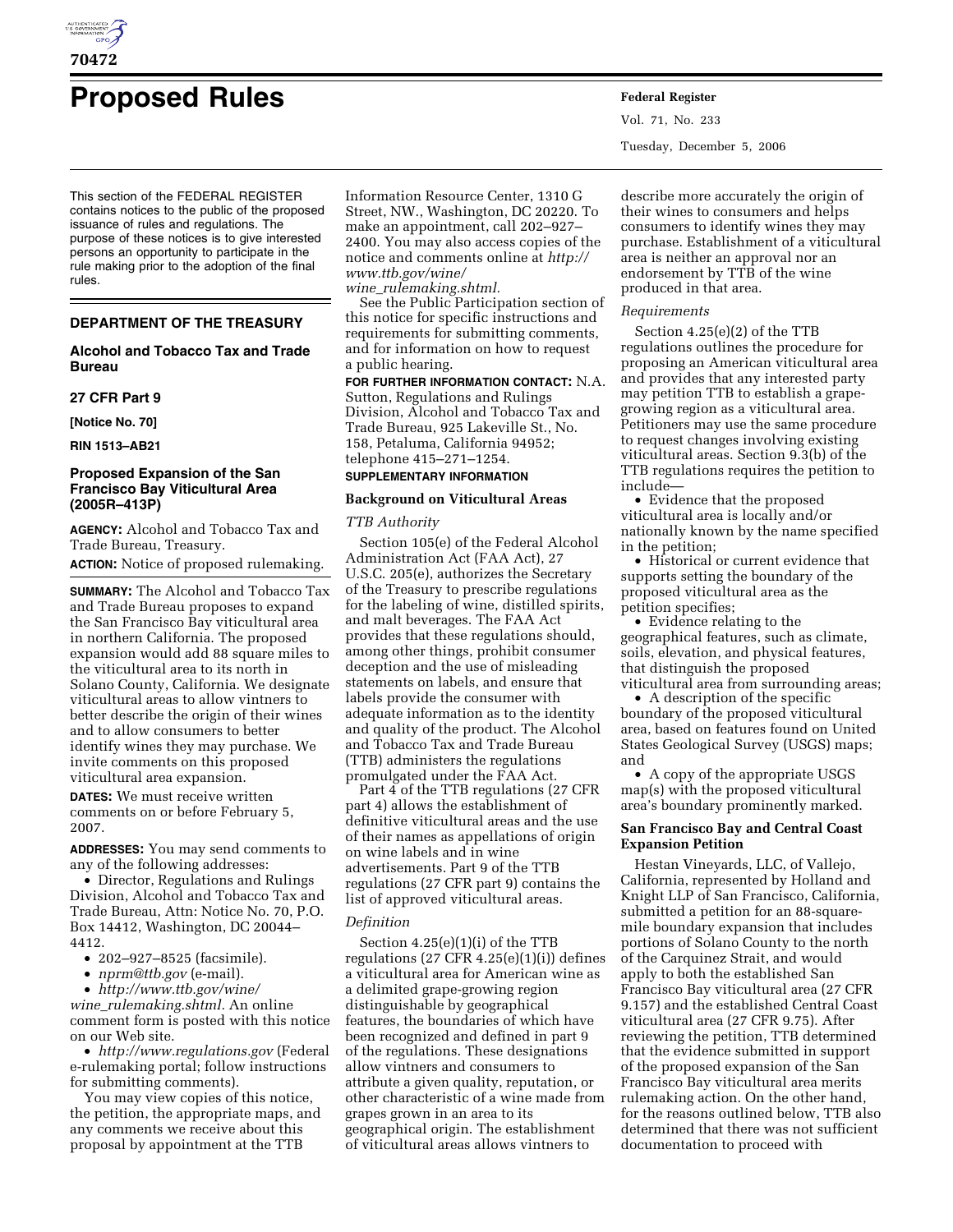rulemaking for the proposed Central Coast viticultural area expansion. Accordingly, TTB notified the petitioner of these determinations, and the petitioner agreed to proceed with only the San Francisco Bay viticultural area expansion portion of the petition.

# *Central Coast Viticultural Area Expansion*

The petitioner stated in the petition: ''Since the Central Coast AVA now includes the San Francisco Bay AVA, it would stand to reason that a county in the San Francisco Bay Area that encompasses all of the attributes of the other counties included in the San Francisco Bay AVA (i.e., coastal climate, geology, etc.), should also be included in the Central Coast AVA.'' (TTB notes that the petitioner's use of the ''San Francisco Bay Area'' name reflects a larger geographical region than that included in the established San Francisco Bay viticultural area.) The expansive geographical boundaries of the established Central Coast viticultural area include a large region of California between the Pacific Ocean coastline to the west, the foothill elevations of the Coast Range to the east, Point Conception to the south, and the Carquinez Strait to the north.

TTB identified several concerns related to the lack of name association and the geographical boundaries between the San Francisco Bay area and Central Coast viticultural areas, as discussed below.

The petition lacked adequate name documentation to identify the proposed expansion area as part of the Central Coast viticultural area. The petitioner relied on the Central Coast viticultural area boundary line encumbrance of the San Francisco Bay viticultural area, without providing adequate, independent documentation to substantiate the ''Central Coast'' name usage in the proposed Solano County expansion area.

Consumer confusion could result if the Central Coast viticultural area boundary line were expanded to include an area north of the San Francisco and San Pablo Bays. The North Coast viticultural area (27 CFR 9.30) includes a portion of the San Pablo Bay west and north shoreline. Based on petition information and USGS maps, San Pablo Bay, which adjoins San Francisco Bay to its south, provides a geographically defining landmark between the established viticultural areas known as ''Central Coast,'' to the east and south, and ''North Coast,'' to the north and west.

# *San Francisco Bay Expansion Petition Evidence*

The petitioner submitted the following information in support of the expansion of the San Francisco Bay viticultural area.

The San Francisco Bay area is a loosely bound region that includes other bodies of water, including San Pablo Bay, the Carquinez Strait, and Suisun Bay, the petition explains. USGS maps of the region show that San Francisco Bay joins San Pablo Bay to its north. Also, the Carquinez Strait connects the San Pablo Bay on the west with Suisun Bay on the east.

The petition states that the proposed expansion of the San Francisco Bay viticultural area, which is located adjacent to the north shores of San Pablo Bay and the Carquinez Strait, is an area historically, economically, and socially considered to be a part of the San Francisco Bay region. With the exception of the 4,480 acres, or 7 square miles, of the Carquinez Strait waterway, the petition explains, the entire proposed expansion area is on land in western Solano County.

A previous expansion of the San Francisco Bay viticultural area was published in the **Federal Register** on June 15, 2006, at 71 FR 34522. That expansion, effective July 17, increased the viticultural area by about 20,000 acres to the east in Alameda and Contra Costa Counties.

#### Name Evidence

A number of Government agencies and interest groups provide services to the nine counties in the recognized San Francisco Bay area, including the proposed expansion area in Solano County, as documented in the petition. Also, the Bay Area Council's Web site as of April 12, 2005, lists its nine counties, which include Solano, San Francisco, San Mateo, Santa Clara, Alameda, Contra Costa, Napa, Sonoma, and Marin, according to the petition. Other government agencies and interest groups using the same nine-county San Francisco Bay area parameter include the Association of Bay Area Governments, Bay Area Water Transit Authority, Bay Area Marketing Partnership, and Bay Area Economic Forum. Evidence of this usage was submitted with the petition.

The City of Vallejo, in southwest Solano County and within the proposed San Francisco Bay expansion boundary, serves as a key ferry transportation hub into the City of San Francisco, the petition documents. The Vallejo ferry system, as explained on the Bay Area Water Transit authority Web site, carries thousands of passengers each week from Solano County to the City of San Francisco and back.

In 1987, the State of California legislature passed a bill establishing the ''San Francisco Bay Trail,'' as noted on page 160 of *San Francisco Bay: Portrait of an Estuary*, by John Hart, and published by the University of California Press in 2003. Mr. Hart states that this trail system includes the Vallejo area of Solano County, which the petition notes is a part of the proposed San Francisco Bay viticultural area expansion.

#### Boundary Evidence

The proposed San Francisco Bay viticultural area expansion area comprises an 88-square-mile area that lies northeast of the City of San Francisco and San Francisco Bay, the petition explains. The proposed boundary line of the expansion area includes portions of San Pablo Bay's shoreline, the Solano and Napa Counties boundary line, a railroad track, and an interstate highway.

The proposed expansion area's northern boundary line follows the dividing line between Napa and Solano Counties and the Southern Pacific railroad track between Creston and Cordelia, as found on the USGS Cuttings Wharf and Cordelia maps. (TTB notes that the proposed expansion area boundary line coincides with various portions of the established boundaries for the North Coast, Napa Valley (27 CFR 9.23), and Solano County Green Valley (27 CFR 9.44) viticultural areas.)

#### *Distinguishing Features*

David G. Howell, PhD, Geologist at Stanford University in Palo Alto, California, Deborah Harden, PhD, Geologist at San Jose State University, San Jose, California, and Robert Bornstein, PhD, Meteorologist at San Jose State University, San Jose, California, combined efforts to provide petition evidence and documentation substantiating the northerly expansion of the San Francisco Bay viticultural area. The petition addresses the commonality of distinguishing features shared by the established San Francisco Bay viticultural area and the proposed northern expansion area.

# Geology

The petition explains the similarity of geology, as a distinguishing feature, between the northern portion of the San Francisco Bay viticultural area and the proposed viticultural area expansion into Solano County. The Franklin Ridge landform of Contra Costa County, located in the northmost portion of the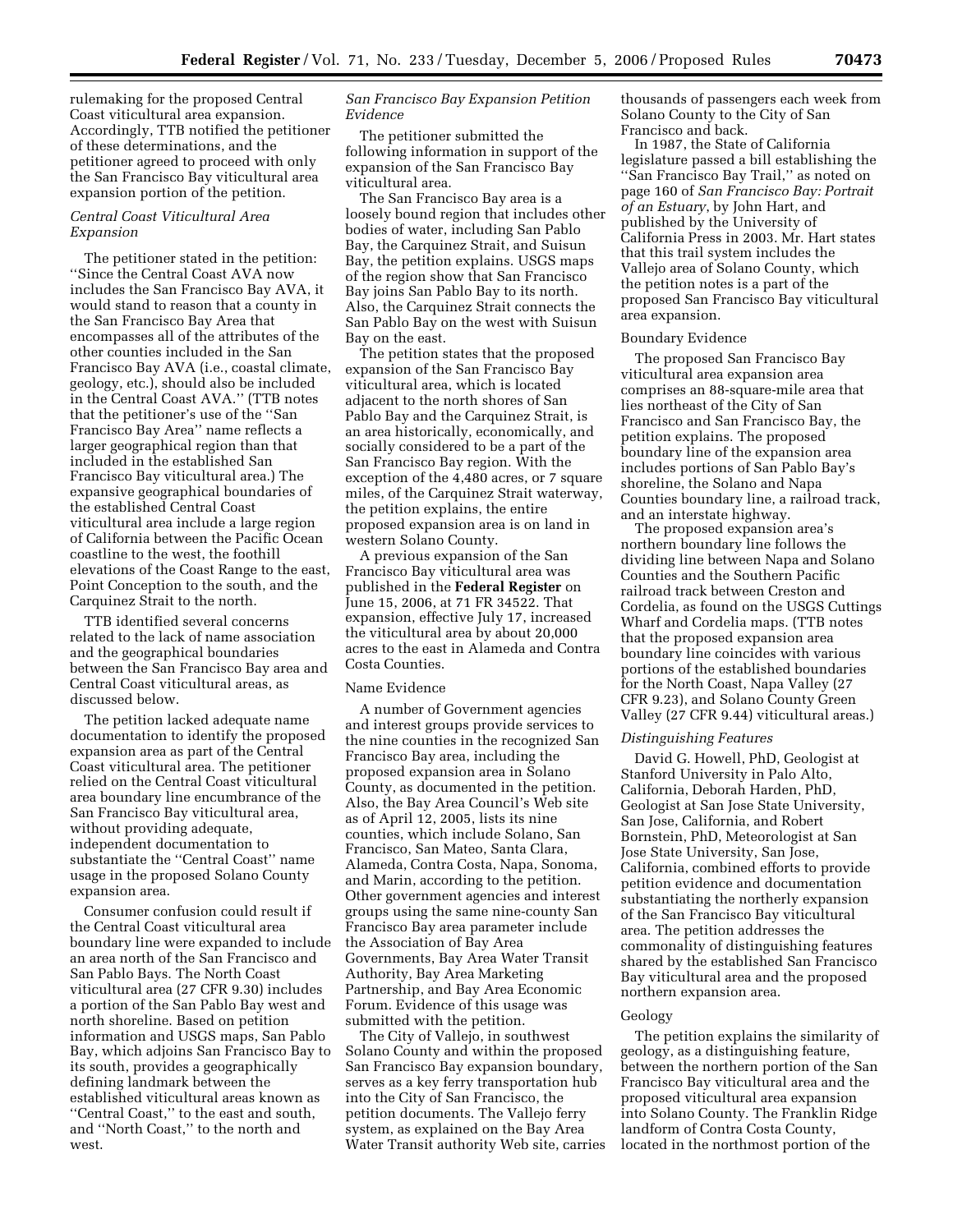established San Francisco Bay viticultural area, according to the petition, continues northward into the proposed expansion area of Solano County. Franklin Ridge becomes known as Sulphur Mountain Ridge in Solano County, with the two ridges geologically joining beneath the Carquinez Strait, the petition states.

The north-south linkage between the established and proposed portions of the San Francisco Bay viticultural area relies on the continuity of the underlying geology, the petition states. The bedrock formations, earthquake faults, landforms, and soils of northern San Francisco Bay viticultural area, according to the petition, continue north into the proposed expansion area of Solano County.

The petition identifies the geological bedrock core of the proposed expansion area as Cretaceous sandstone and shale. This body of rock, the petition explains, extends northward from the Mount Diablo region in Contra Costa County into the proposed expansion area that includes parts of Solano County.

# Soil

The two general categories of soils in the proposed expansion area are those formed in salt marshes and those formed in sandstone over shale bedrock on uplands, as described in the Soil Survey of Solano County, California, issued by the U.S. Department of Agriculture in 1977.

The Solano County general soil map documents that soils in salt marshes predominate in areas at a low elevation south of Vallejo. Also, the map shows that some of the soils in the predominant Joice, Reyes, Suisun, and Tamba soil series are mucks or peaty mucks.

The soils on uplands in Solano County are common to other parts of the San Francisco Bay viticultural area, including areas of Alameda and Santa Clara Counties, the petition explains. The most prevalent soils on uplands are in the Dibble and Los Osos series, and are moderately deep soils formed in weathered sandstone and shale under climatic conditions of seasonal soil moisture. The Altamont, Gaviota, and Millsholm series are also on uplands, according to the petitioner; the Rincon series are on alluvial fans.

# Climate

The eastward and inland movement of marine air through the Golden Gate Gap, the petition explains, dominates the climate of the land areas adjacent to San Francisco Bay and San Pablo Bay and within the established viticultural area boundaries. Carquinez Strait joins

San Pablo Bay at the bay's southeast corner, according to USGS maps, and receives the same marine air that cools the San Francisco and San Pablo Bays, the petitioner explains.

The Carquinez Strait funnels the marine air to both the north and south sides of its shoreline, according to the petition. (TTB notes that the current San Francisco Bay viticultural area's northern boundary line extends along the south shoreline of the Carquinez Strait, following the Contra Costa County northern boundary line to BM 15 on the Honker Bay USGS map.) The proposed expansion area extends northward to include all the Carquinez Strait and portions of Solano County, according to the written boundary description and maps provided with the petition.

The current expansion petition provides evidence and documentation of the marine airflow, and its cooling effect, traveling north and east from the Golden Gate, through the San Francisco Bay, San Pablo Bay, and Carquinez Strait, into the proposed inland expansion area. Although the proposed expansion area was not included in the original San Francisco Bay AVA petition, since the filing of the original petition, additional observation sites have become available that provide a more detailed analysis of the air flow patterns in and around the Carquinez Strait. Figures obtained from a new observation site that show the typical summer afternoon flow pattern on both sides of the Carquinez Strait clearly show that the Carquinez Strait is not the northern boundary of the influence of the marine air that has entered through the Golden Gate Gap.

The California Air Resources Board maps, submitted with the petition, show that the marine influence extends both north and south of the Carquinez Strait. A San Francisco Bay Air Quality Management District map shows air flow through the Carquinez Strait on July 31, 2000, a typical summer day. The airflow pattern through the Carquinez Strait brings the marine influence to the north, east, and south of the waterway, according to the map. Another computerized map of the air flow, also documented on July 31, 2000, shows the marine air entering San Francisco Bay through the Golden Gate Gap, then traveling through San Pablo Bay, and continuing east through the Carquinez Strait, north into Suisun Bay, and south into the Livermore Valley.

The information submitted with the petition concludes that the Carquinez Strait should not be considered the northernmost boundary of the San Francisco Bay viticultural area. Marine air, which is a significant distinguishing climatic characteristic of the San Francisco Bay viticultural area and region, is also significant in the proposed expansion area, according to the petition.

#### *Boundary Description*

See the narrative boundary description of the petitioned-for viticultural area expansion in the proposed regulatory text amendment published at the end of this notice.

# *Maps*

The petitioner provided the required maps, which are listed below in the proposed regulatory text amendment.

#### **Impact on Current Wine Labels**

The proposed expansion of the San Francisco Bay viticultural area will not affect currently approved wine labels. The approval of this proposed expansion may allow additional vintners to use ''San Francisco Bay'' as an appellation of origin on their wine labels. Part 4 of the TTB regulations prohibits any label reference on a wine that indicates or implies an origin other than the wine's true place of origin. For a wine to be labeled with a viticultural area name or with a brand name that includes a viticultural area name or other term identified as viticulturally significant in part 9 of the TTB regulations, at least 85 percent of the wine must be derived from grapes grown within the area represented by that name or other term, and the wine must meet the other conditions listed in 27 CFR 4.25(e)(3). Different rules apply if a wine has a brand name containing a viticultural area name or other viticulturally significant term that was used as a brand name on a label approved before July 7, 1986. See 27 CFR 4.39(i)(2) for details.

# **Public Participation**

#### *Comments Invited*

We invite comments from interested members of the public on whether we should expand the established San Francisco Bay viticultural area as proposed.

The currently proposed expansion area, TTB notes and petition-provided USGS maps confirm, lies in an area of southern Solano County, outside of the North Coast viticultural area boundary line. The proposed expansion area lies between the boundary lines of the North Coast and Central Coast viticultural areas.

In addition to receiving comments on the issues described above, we are interested in comments on the sufficiency and accuracy of the name,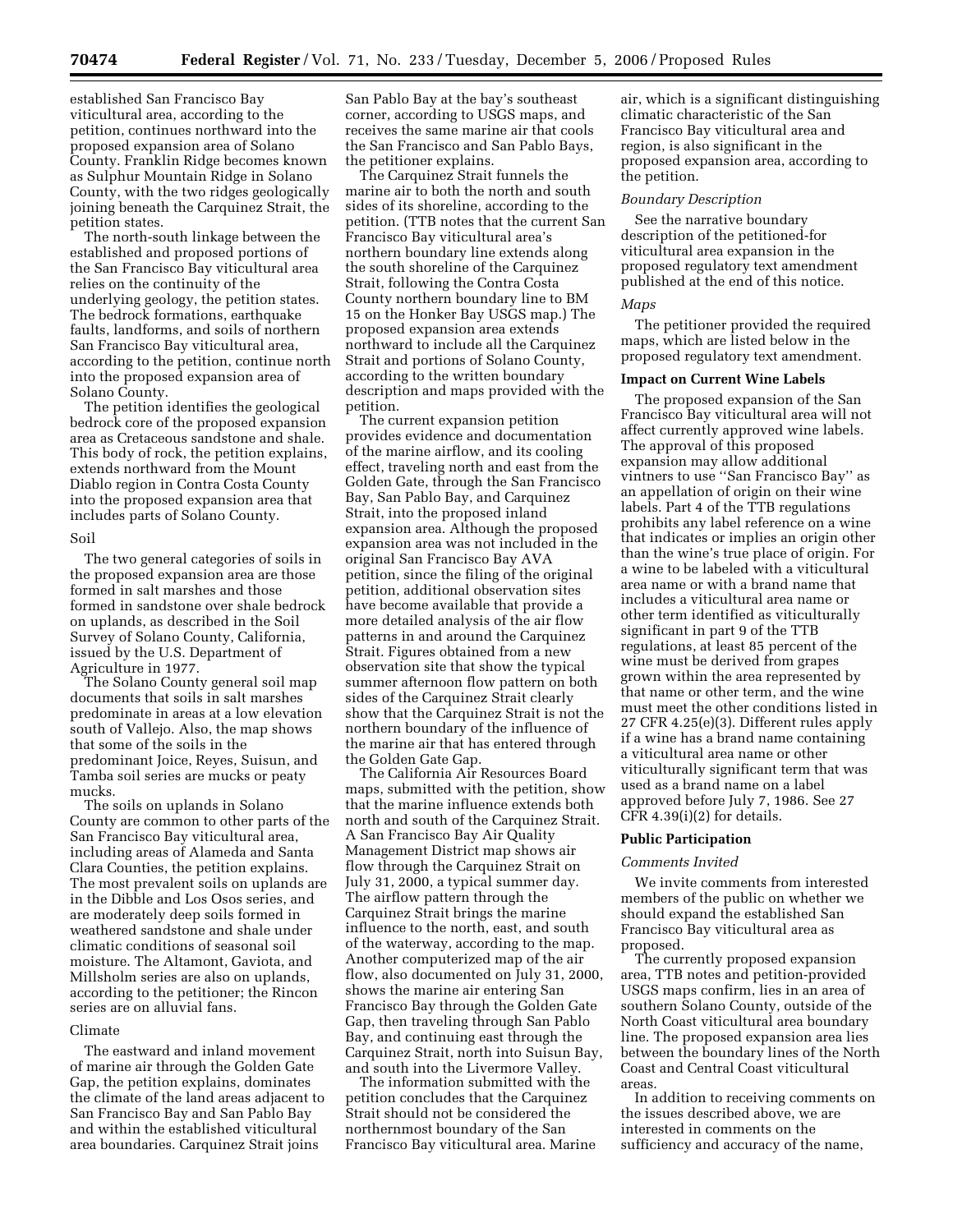boundary, and other required information submitted in support of the petition.

Please provide any available specific information in support of your comments.

#### *Submitting Comments*

Submit your comments by the closing date shown above in this notice. Your comments must include this notice number and your name and mailing address. Your comments must be legible and written in language acceptable for public disclosure. We do not acknowledge receipt of comments, and we consider all comments as originals. You may submit comments in one of five ways:

• *Mail:* You may send written comments to TTB at the address listed in the **ADDRESSES** section.

• *Facsimile:* You may submit comments by facsimile transmission to 202–927–8525. Faxed comments must—

(1) Be on 8.5- by 11-inch paper; (2) Contain a legible, written

signature; and

(3) Be no more than five pages long. This limitation assures electronic access to our equipment. We will not accept faxed comments that exceed five pages.

• *E-mail:* You may e-mail comments to *nprm@ttb.gov*. Comments transmitted by electronic mail must—

(1) Contain your e-mail address; (2) Reference this notice number on

the subject line; and (3) Be legible when printed on 8.5- by 11-inch paper.

• *Online form:* We provide a comment form with the online copy of this notice on our Web site at *http:// www.ttb.gov/wine/ wine*\_*rulemaking.shtml*. Select the

''Send comments via e-mail'' link under this notice number.

• *Federal e-Rulemaking Portal:* To submit comments to us via the Federal e-rulemaking portal, visit *http:// www.regulations.gov* and follow the instructions for submitting comments.

You may also write to the Administrator before the comment closing date to ask for a public hearing. The Administrator reserves the right to determine whether to hold a public hearing.

#### *Confidentiality*

All submitted material is part of the public record and subject to disclosure. Do not enclose any material in your comments that you consider confidential or inappropriate for public disclosure.

# *Public Disclosure*

You may view copies of this notice, the petition, the appropriate maps, and any comments we receive by appointment at the TTB Information Resource Center at 1310 G Street, NW., Washington, DC 20220. You may also obtain copies at 20 cents per  $8.5 - \times 11$ inch page. Contact our information specialist at the above address or by telephone at 202–927–2400 to schedule an appointment or to request copies of comments.

We will post this notice and any comments we receive on this proposal on the TTB Web site. All name and address information submitted with comments will be posted, including email addresses. We may omit voluminous attachments or material that we consider unsuitable for posting. In all cases, the full comment will be available in the TTB Information Resource Center. To access the online copy of this notice and the submitted comments, visit *http://www.ttb.gov/ wine/wine*\_*rulemaking.shtml.* Select the ''View Comments'' link under this notice number to view the posted comments.

# **Regulatory Flexibility Act**

We certify that this proposed regulatory amendment, if adopted, would not have a significant economic impact on a substantial number of small entities. The proposed amendment imposes no new reporting, recordkeeping, or other administrative requirement. Any benefit derived from the use of a viticultural area name would be the result of a proprietor's efforts and consumer acceptance of wines from that area. Therefore, no regulatory flexibility analysis is required.

#### **Executive Order 12866**

This proposed rule is not a significant regulatory action as defined by Executive Order 12866, 58 FR 51735. Therefore, it requires no regulatory assessment.

# **Drafting Information**

N.A. Sutton of the Regulations and Rulings Division drafted this notice.

# **List of Subjects in 27 CFR Part 9**

Wine.

#### **Proposed Regulatory Amendment**

For the reasons discussed in the preamble, we propose to amend 27 CFR, chapter 1, part 9, as follows:

# **PART 9—AMERICAN VITICULTURAL AREAS**

1. The authority citation for part 9 continues to read as follows:

**Authority:** 27 U.S.C. 205.

#### **Subpart C—Approved American Viticultural Areas**

2. Section 9.157 is amended by revising the introductory text of paragraph (b), removing the word ''and'' at the end of paragraph (b)(42), replacing the period with a semicolon at the end of paragraph (b)(43), adding new paragraphs (b)(44) through (b)(47), revising the introductory text of paragraph (c) and paragraph (c)(24), redesignating paragraphs (c)(25) through  $(c)(38)$  as  $(c)(31)$  through  $(c)(44)$ , and adding new paragraphs (c)(25) through (c)(30), to read as follows:

# **§ 9.157 San Francisco Bay.**

\* \* \* \* \*

(b) *Approved Maps.* The appropriate maps for determining the boundary of the San Francisco Bay viticultural area are 47 1:24,000 Scale USGS topographic maps. They are titled: \* \* \* \* \*

(44) Cuttings Wharf, Calif.; 1949; Photorevised 1981;

(45) Sears Point, Calif.; 1951; Photorevised 1968;

(46) Cordelia, Calif.; 1951; Photorevised 1980; and

(47) Fairfield South, Calif., 1949; Photorevised 1980.

(c) *Boundary.* The San Francisco Bay viticultural area is located mainly within five counties, San Francisco, San Mateo, Santa Clara, Alameda, and Contra Costa, which border the San Francisco Bay. The area also includes portions of three other counties, Solano, Santa Cruz, and San Benito, which are in the general vicinity of the greater San Francisco Bay metropolitan area. The boundary of the San Francisco Bay viticultural area is as described below.

\* \* \* \* \* (24) Then proceed west-southwest along the south shoreline of the Suisun Bay and the Carquinez Strait to its intersection with Interstate 680 at the Benicia-Martinez Bridge and BM 66, T3N/R2W, on the Vine Hill Quadrangle.

(25) Then proceed generally north following Interstate 680, crossing over and back on the Benicia Quadrangle map and continuing over the Fairfield South Quadrangle map, to its intersection with the Southern Pacific railroad track at Cordelia, Section 12, T4N/R3W, on the Cordelia Quadrangle map.

(26) Then proceed generally west along the Southern Pacific railroad track to its intersection with the Napa and Solano Counties boundary line in Jameson Canyon at Creston, Section 9, T4N/R3W, on the Cordelia Quadrangle map.